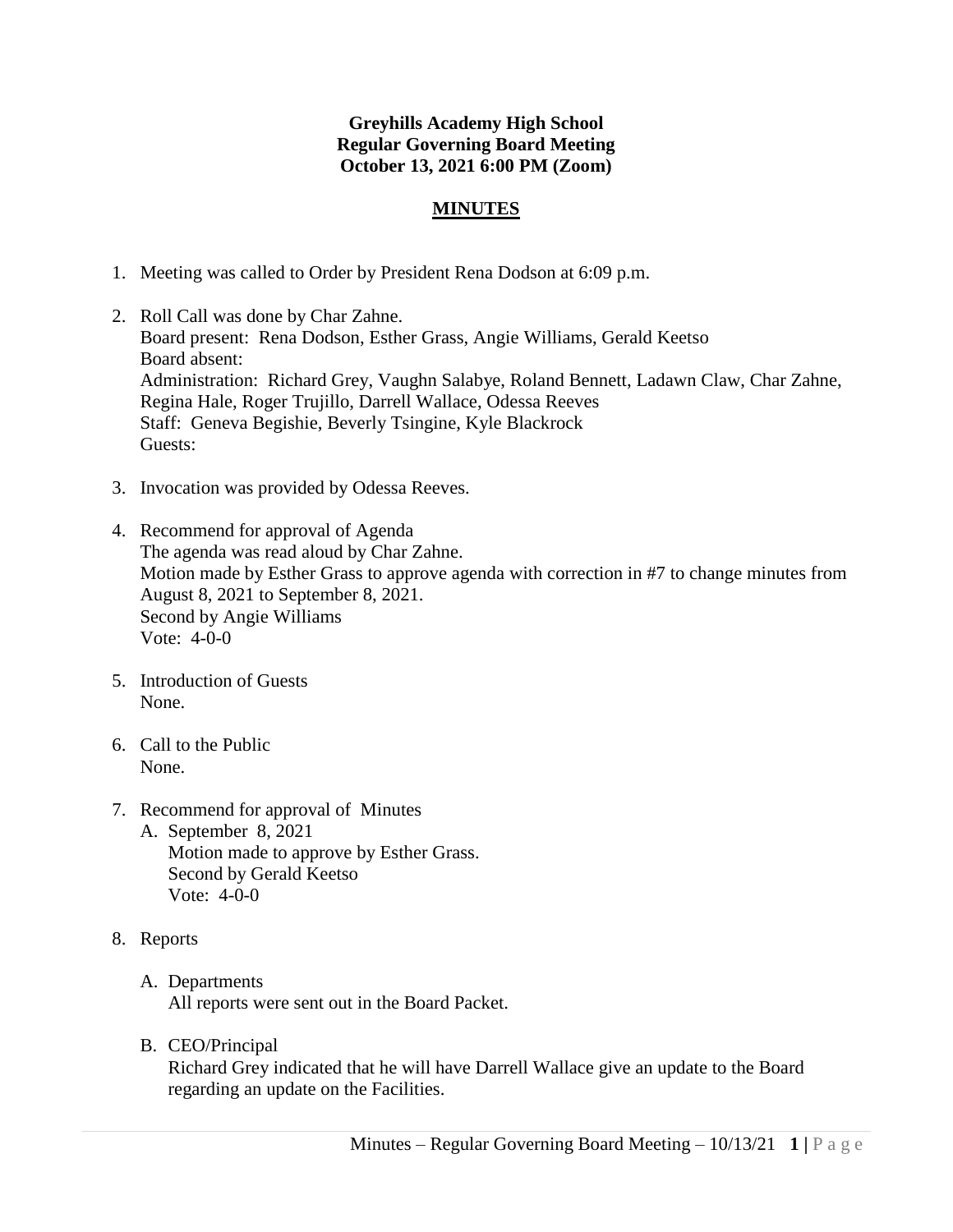Darrell gave a report on all the accomplishments in the Facilities Department regarding preparations for the reopening of the school building. Repairs are being made to the computer which will operate the ventilation/HVAC system. The existing computer system has become obsolete and needs to improved/replaced as well as some pumps. Water fountains have been replaced in the building. Sanitation stations have been installed. He has been meeting with the BIA regarding a check list of items that need to be addressed. Target date to reopen the building is late November or December. He is working on signage throughout the building and outside the building. Air purifiers will be placed throughout the building. He indicated that about 60% of the checklist is completed.

Esther Grass indicated that this is the type of report that the Board has been waiting on. She asked to be updated when Mr. Wallace meets with the BIA regarding reopening.

Darrell Wallace stated the BIA is restricting the use of the building by anyone at this time. Staff will be allowed back into the building as soon as it is allowed.

Rena Dodson requested that Darrell Wallace give an update on what still needs to be completed (40%) of the checklist. She asked what the plan is as far as the staff preparation for return of the students.

Darrell Wallace stated that at this time, staff are allowed to enter the building to pick up teaching supplies and make copies. He stated that Roger Trujillo has been working on the Reopening Plan document required by the BIE.

Roger Trujillo gave a report on the Reopening Plan for GAHS. The Leadership Team has been providing input weekly at their meetings regarding this plan.

Rena Dodson requested an update on the plans for the students to return to the Dorms.

Roger Trujillo gave an update on the reopening plan for the Dorms. He indicated that students will be kept in the dorms and not going home on weekends.

Richard Grey stated that Administrative Staff have been working non-stop on reopening plans for the school and also staying in compliance with BIE/BIA/Navajo Nation requirements and CDC mandated practices.

Motion made by Gerald Keetso to accept all reports. Second by Esther Grass Vote: 4-0-0

- 9. New Business Action Items
	- A. Recommend for approval of Payroll Expenditures Ending September 2021. This request is for Pay Periods #05 and #06 for Payroll Vouchers #5708 to #5711 in the amount of \$305,228.79. Motion made to approve by Esther Grass.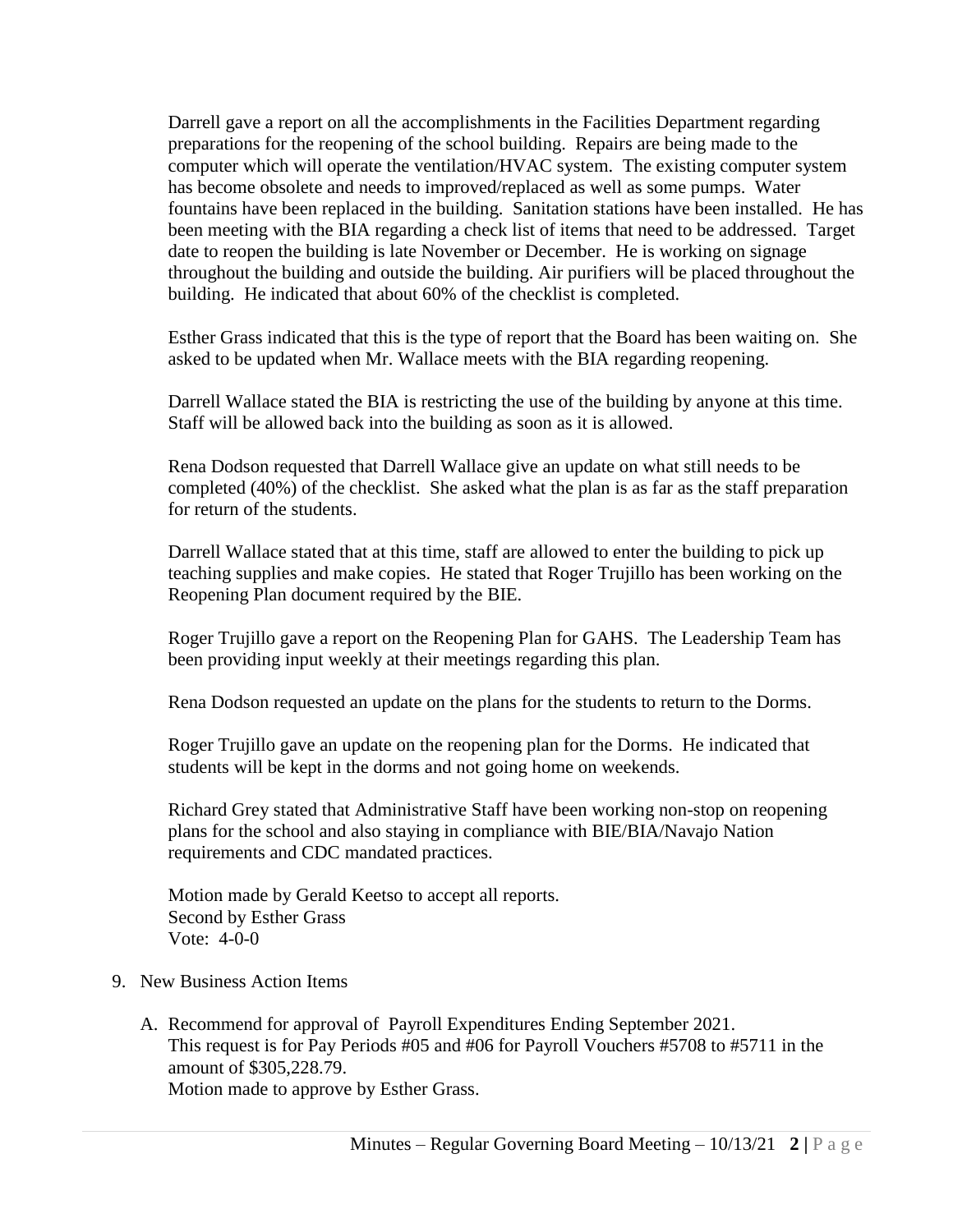Second by Gerald Keetso Vote: 4-0-0

- B. Recommend for approval of Accounts Payable Expenditures Ending September 2021. This request is presented by Ladawn Claw for AP Vouchers #4617 to #4625 in the amount of \$132,813.99. Motion made to approve by Esther Grass. Second by Gerald Keetso Vote: 4-0-0
- C. Recommend for approval of Financial Status Ending September 2021. This request was made by Ladawn Claw. Motion made to approve by Gerald Keetso. Second by Esther Grass Vote: 4-0-0
- D. Recommend for approval of GAHS IDEA Part B Assurances SY 2021-22. This request was made by Odessa Reeves. She explained this document which is required annually. Motion made by Gerald Keetso to combine and approve items #D and #E. Second by Esther Grass Vote: 4-0-0
- E. Recommend for approval of GAHS IDEA Part B Application SY 2021-2022. This request was made and explained by Odessa Reeves.
- F. Recommend for approval of GAHS LEA Assurances SY 2021-2022. This request was made by Richard Grey. He explained this document which is required annually. Motion made by Gerald Keetso to combine and approve items #F, G, H, and I. Second by Esther Grass. Vote: 4-0-0
- G. Recommend for approval of GAHS CNA & SMART Goals SY 2021-2022. This request was made and explained by Richard Grey.
- H. Recommend for approval of GAHS Schoolwide Program Plan SY 2021-2022. This request was made and explained by Richard Grey.
- I. Recommend for approval of GAHS Schoolwide Budget SY 2021-2022. This request was made and explained by Richard Grey.
- J. Recommend for approval of RFP#: GAHS 21-02 Food & Non-Food Supply, SY 2021-2022. This request was made by Kyle Blackrock. He indicated that two bids were received and Sysco Foods of New Mexico is recommended for this request.